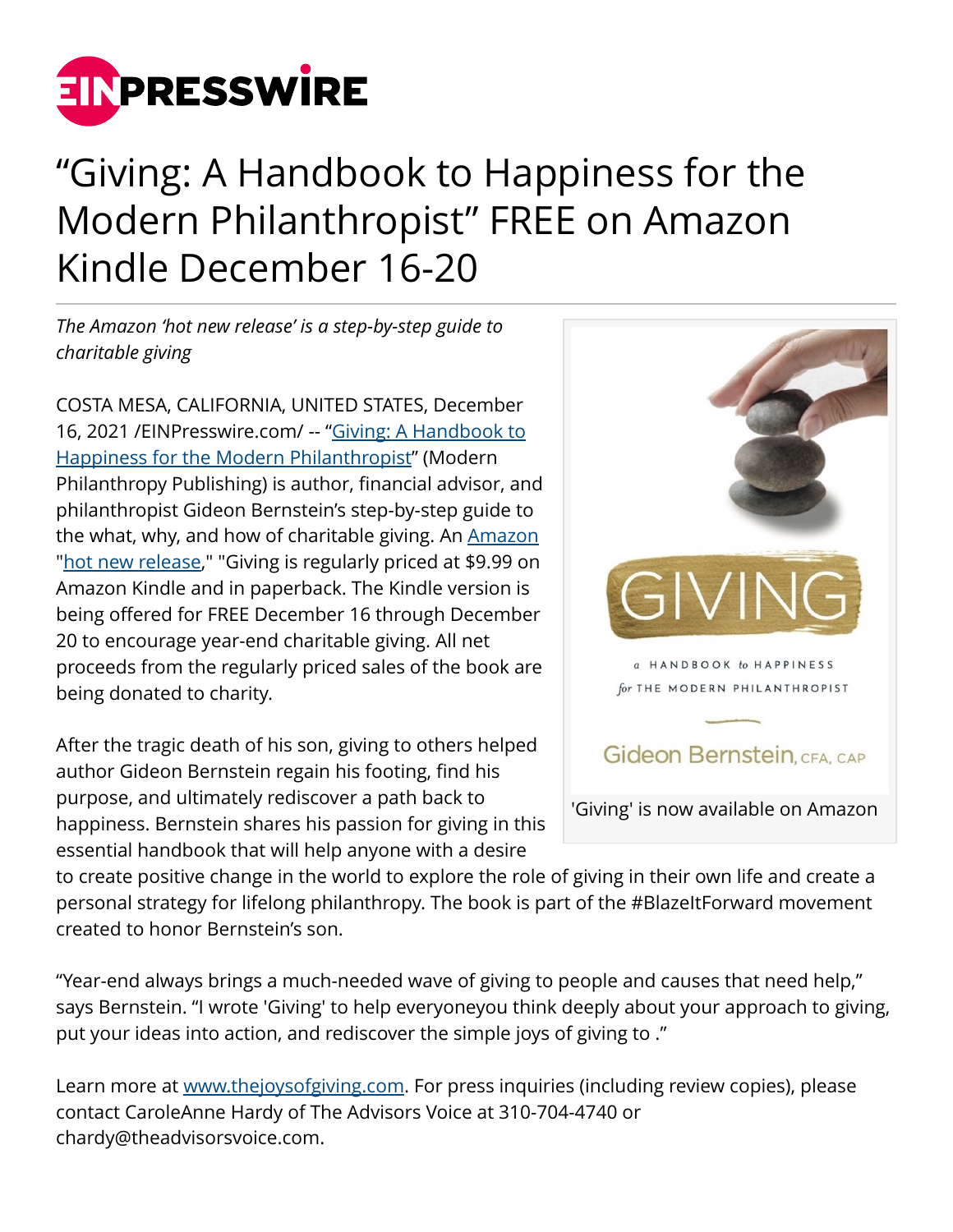To learn about #BlazeItForward, visit [https://blazebernstein.org/,](https://blazebernstein.org/) Facebook, Instagram, and Twitter.

About Gideon Bernstein Gideon Bernstein has served as a trusted financial advisor to affluent families in Orange County, California, for decades, and he is currently a Principal and Chief Investment Officer at Leisure Capital Management. His passion is working with non-profit boards, families, and private foundations to help them achieve their philanthropic missions. Gideon has served as a board member of numerous charitable organizations and



'Giving' Author Gideon Bernstein

as Vice President of Investments and Chairman of the Board for the Jewish Community Foundation of Orange County. He holds designations as a Chartered Financial Analyst (CFA) and a Chartered Advisor in Philanthropy (CAP). Giving is Gideon's first book.

###

## "

Whether you are new to giving or just need a more strategic approach to philanthropy, Gideon's book provides clear, practical advice that you can use to make giving a more fulfilling experience." *Nicole Suydam, President & CEO, Goodwill of Orange*

*Country*

CaroleAnne Hardy The Advisors Voice +1 310-704-4740 [email us here](http://www.einpresswire.com/contact_author/3209019) Visit us on social media: [Facebook](https://www.facebook.com/groups/blazeitforward/)